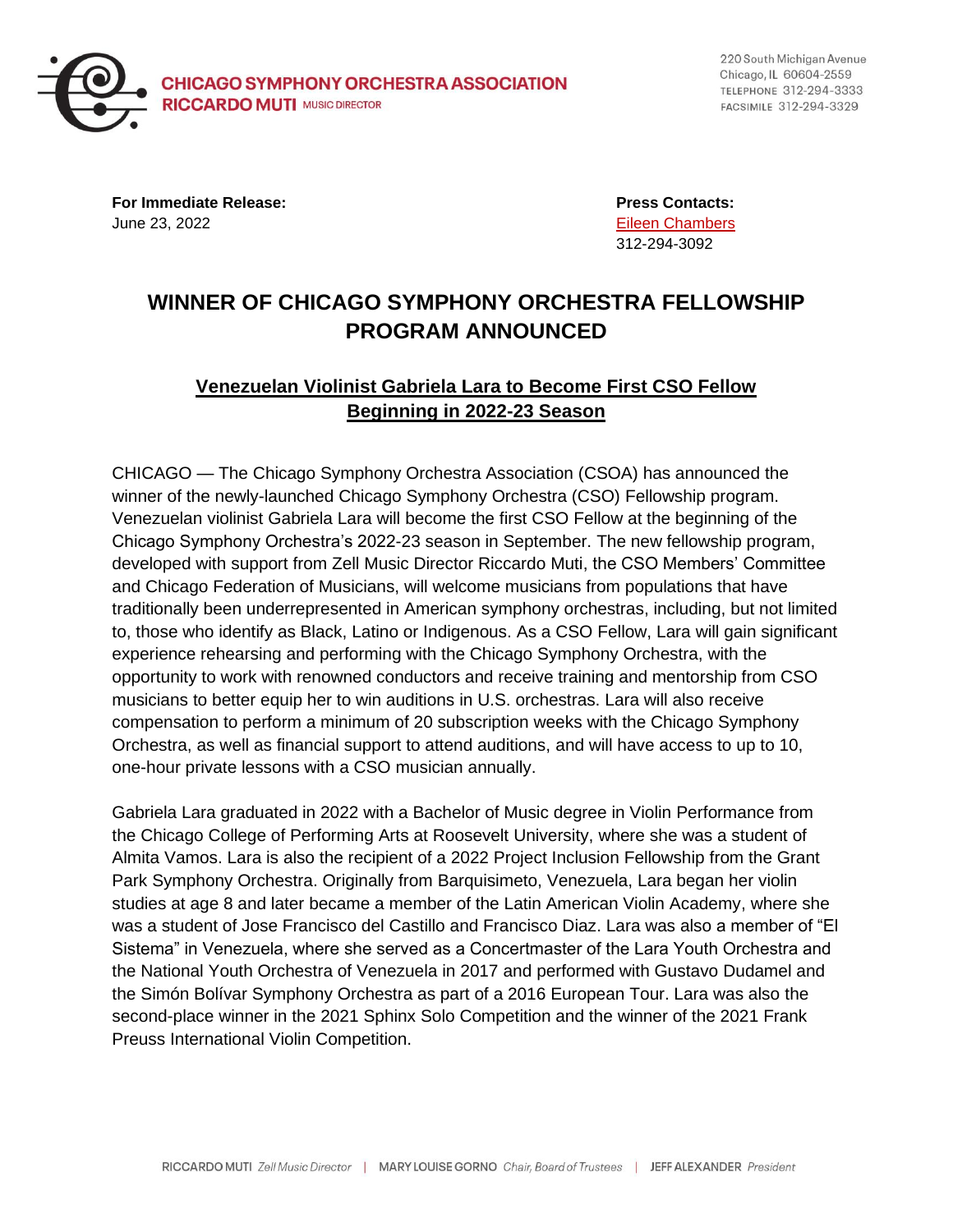The CSO Fellowship Program has been developed with full support from Zell Music Director Riccardo Muti as part of his ongoing commitment to training the next generation of musicians, as well as the CSO Members' Committee and the Chicago Federation of Musicians. The program builds upon the CSOA's longstanding focus on the training and development of musicians that began more than 100 years ago with the establishment of the [Civic Orchestra of](https://cso.org/education-community/musician-training/civic-orchestra-of-chicago/)  [Chicago—](https://cso.org/education-community/musician-training/civic-orchestra-of-chicago/)the preprofessional training orchestra affiliated with the Chicago Symphony Orchestra. The CSOA has gone on to create or participate in programs that support young musicians from communities that are traditionally underrepresented in the orchestral field, specifically those interested in gaining entrance to top conservatories and post-secondary music schools as they seek a career in classical music performance. These programs include the [Percussion Scholarship Program,](https://cso.org/education-community/musician-training/percussion-scholarship-program/learn-about-percussion-scholarship-program/) [Chicago Musical Pathways Initiative \(CMPI\)](https://chicagopathways.org/) and [Sphinx](https://www.sphinxmusic.org/sphinx-orchestral-partners-auditions)  [Orchestral Partners Auditions.](https://www.sphinxmusic.org/sphinx-orchestral-partners-auditions)

The CSO Fellowship Program is currently open to early-career string players (violin, viola, cello, double bass) who have graduated from college, university or conservatory and are from populations that have traditionally been underrepresented in American symphony orchestras, including, but not limited to, those who identify as Black, Latino or Indigenous. Additionally, applicants must have U.S. citizenship, permanent U.S. residency, or an 0-1 or OPT visa at the time of application and must be a member in good standing of the American Federation of Musicians (AFM), or willing to join the AFM if accepted to the Fellowship. If accepted, a Fellow may be invited to remain in the program for up to three years. For information and updates about the CSO Fellowship, visit [cso.org/fellowship.](https://cso.org/fellowship)

# # #

## **Chicago Symphony Orchestra: [cso.org](http://cso.org/)**

Founded by Theodore Thomas in 1891, the Chicago Symphony Orchestra is consistently hailed as one of the greatest orchestras in the world. Since 2010, the pre-eminent conductor Riccardo Muti has served as its 10<sup>th</sup> music director. Jessie Montgomery is Mead Composer-in-Residence, and Hilary Hahn is CSO Artist-in-Residence.

From baroque through contemporary music, the CSO commands a vast repertoire. Its renowned musicians annually perform more than 150 concerts, most at Symphony Center in Chicago and, each summer, at the suburban Ravinia Festival. They regularly tour nationally and internationally. Since 1892, the CSO has made 62 international tours, performing in 29 countries on five continents.

People around the globe listen to weekly radio broadcasts of CSO concerts and recordings on the WFMT radio network and online at [cso.org/radio.](https://cso.org/radio) Recordings by the CSO have earned 63 Grammy Awards, including two in 2011 for Muti's recording with the CSO and Chorus of Verdi's *Messa da Requiem* (Muti's first of eight releases with the CSO to date). Find details on these and many other CSO recordings at [cso.org/resound.](http://www.cso.org/resound)

The CSO is part of the Chicago Symphony Orchestra Association, which also includes the Chicago Symphony Chorus and the Civic Orchestra of Chicago (Ken-David Masur, Principal Conductor), a training ensemble for emerging professionals. Through its prestigious Symphony Center Presents series, the CSOA presents guest artists and ensembles from a variety of genres—classical, jazz, world and contemporary.

The Negaunee Music Institute at the CSO offers community and education programs that annually engage more than 200,000 people of diverse ages and backgrounds. Through the Institute and other activities, including a free annual concert led by Muti, the CSO is committed to using the power of music to create connections and build community.